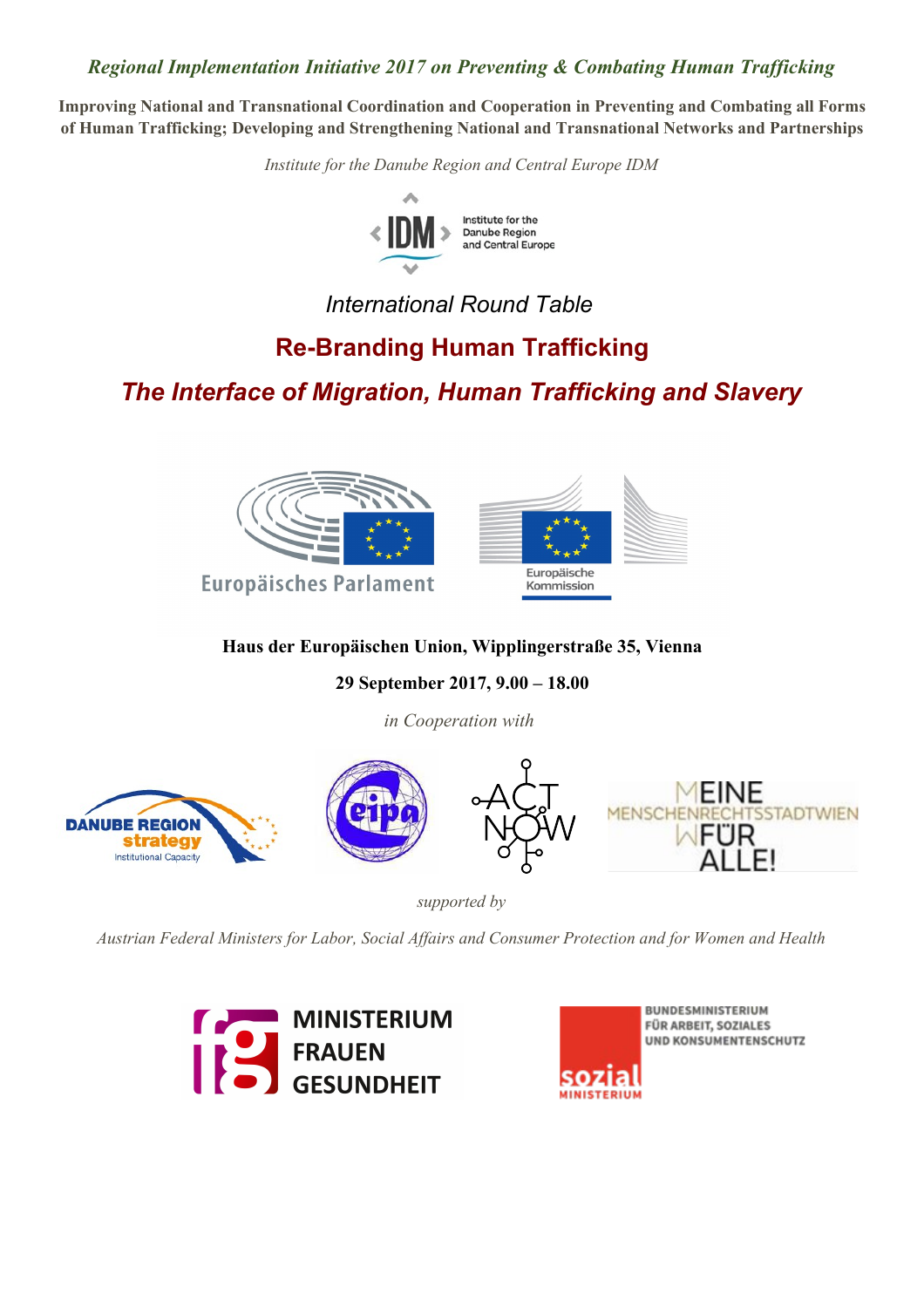# Draft AGENDA

#### **9.00-9.15 Welcome & Introduction**

- **Wolfgang Bogensberger,** *Deputy Head of the Representation of the European Commission in Austria*
- **Helga Konrad***, Head/Coordinator of the 'Regional Implementation Initiative on Preventing & Combating Human Trafficking'*

#### **9.15-10.00 Opening Remarks & Comments by Politicians, Decision-makers & Stakeholders**

**Is the worldwide fight against human trafficking in danger of turning into inefficient pottering due to tight migration policies? Do we have to accept Human Trafficking and Restrictions of Human Rights as Collateral Damage of the Refugee/Migration Crisis?** 

- **Minister Alois Stöger,** *Austrian Federal Ministry for Labour, Social Affairs and Consumer Protection*
- **Minister Pamela Rendi-Wagner,** *Austrian Federal Ministry for Women and Health (tbc)*
- **Ambassador Elisabeth Tichy-Fisslberger,** *National Coordinator on Human Trafficking, Austrian Federal Ministry of European and Foreign Affairs*
- **Representative** *o f Office of the Co-ordinator of OSCE Economic and Environmental Activities OCEEA/ OSCE Organization for Security and Co-operation in Europe (tbc)*
- **Shams Asadi,** *Human Rights Commissioner and Head of the Human Rights Office of the City of Vienna*
- **Peter von Bethlenfalvy,** *Director CEIPA Center for European and International Policy Action, Brussels*
- **Catrin Neumüller,** *CEO, Act.Now*

#### **10.00-11.00**

# **Human Trafficking and Slavery Reconsidered Conceptual Limits and States' Positive Obligations in European Law\***

Indroductory Remarks: **Vladislava Stoyanova,** *Postdoctoral Fellow and Lecturer, Department of Law, University of Lund, Sweden/Bulgaria:'Do we need the concept of 'human trafficking' in human rights law?'*

*Presentation and discussion of arguments developed in her newly published book and the more recent developments in the case law of the European Court of Human Rights (ECtHR) under Article 4 of the European Convention on Human Rights (ECHR): the right not to be held in slavery, servitude and forced labour and not to be subjected to human trafficking.*  **\***https://ilg2.org/2017/04/18/human-trafficking-and-slavery-reconsidered/#more-18634

#### **Panel Discussion with**

- **Kristiina Kangaspunta,** *UNODC, Head of the Global Report on Trafficking in Persons: 'We do need definitions to measure the phenomena and to make sure that we speak about the same issues.'*
- **Jutta Henneberger,** Prosecutor, *Division for Criminal Code–Special Part, Federal Ministry of Justice and Consumer Protection,* Germany*: 'The term 'modern day slavery' is not precise enough to be used for concrete commitments. The UNTOC-protocol contains a clear definition of trafficking in human beings. There is no need to blur agreed definitions.*
- **Ulrich Nachtlberger,** *Presiding Judge at the Regional Court for Criminal Matters in Vienna, Special Court Unit for Human Trafficking and People Smuggling cases*: *'It is necessary to overcome stereotypes of victims and offenders in order to carry out effective and fair trials.'*

**11.00-11.30 Break - Drinks & Snacks offered by the Austrian Federal Ministry for Labor, Social Affairs and Consumer Protection** 

**11.30-12.30** 

#### **Migration - Human Trafficking – Modern Day Slavery**

# **Understanding the Effects and Consequences of Policies and Agendas behind the different Concepts including** *Money***pulation**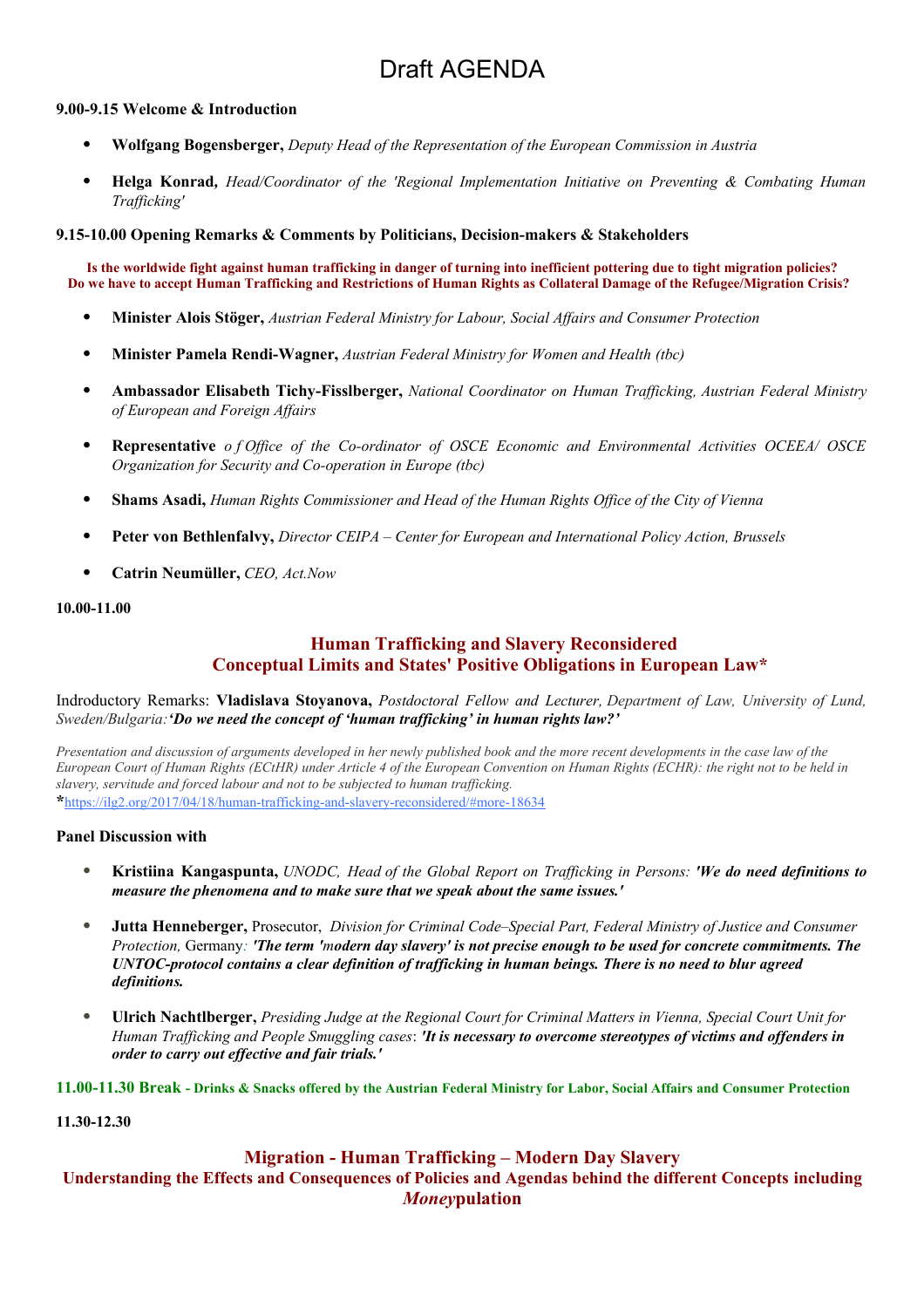Indroductory Remarks: **Mike Dottridge,** *Expert and Consultant, UK: Modern Day Slavery versus Human Trafficking: 'Efforts to re-brand human trafficking as modern slavery appear to be another attempt to waste time and money in Western countries on developing neat theoretical concepts, instead of focusing energy on stopping unacceptable exploitation. Isn't it really about the egos of some particular people who want history specifically to acknowledge their contribution?'*

## **Panel Discussion with**

- **Anders Lisborg,** *Expert and Consultant on Migration Management and Human Trafficking, Denmark: (tbc)*
- **David Reisenzein,** *FONTEX, Liaison Office Brussels: 'For a border guard as the first public authority (potential) victims of trafficking encounter upon entry into the EU - it is a huge responsibility but also a great chance to identify and refer them to a protective system.'*
- **Gerald Tatzgern,** *Head of the Central Service for Combating Alien Smuggling and Human Trafficking of the Criminal Intelligence Service of the Austrian Federal Ministry of the Interior: (tbc)*
- **Evelyn Probst,** *Coordinator LEFÖ-Ibf, Austria: 'Narrow security approaches affect the human rights of trafficked persons and hinder their access to justice - thus exacerbate trafficking in human beings.'*

### **12.30-13.30**

## **Human Trafficking for Labour exploitation, Modern Day Slavery, Servitude, Forced labour What has Pet-food in Switzerland to do with Human Trafficking, and Shrimp Consumed in Europe with Slavery in Thailand?**

#### Introductory Remarks:

- **Roger Plant,** *Independent Consultant, Former Head of the ILO's Special Action Program to Combat Forced Labour and Trafficking, UK: (tbc)*
- **Stephan Jermendy,** *Researcher and Campaigner, Environmental Justice Foundation EJF, UK*: *'The degradation of natural environments enables human rights abuses and fuels slavery and human trafficking.*

#### **Panel Discussion with**

- **Teresa Rodriguez Montañés,** *Univ. Prof.*, *International Consultant, Human Rights & Criminal Law Expert, Spain: 'Without a real concern about exploitation, Human Trafficking is just a Brand.'*
- **Suzanne Hoff,** *International Director, Lastrada international, Netherlands: 'Measures to discourage and reduce the demand for certain (exploitative) services do not necessarily have a positive effect or an impact on reducing human trafficking.'*
- **Manfred Buchner,** *Psychologist, Head of MEN VIA Support for Men Affected by Human Trafficking, Men Health Center, Vienna: ''Tools to overcome the roots of this crime are still weak and victims often cannot find sufficient perspectives for regaining secure life-conditions, self-efficacy and human dignity'*

#### **Q&A/Discussion**

**13.30-14.30 Lunch Break – Drinks & Snacks offered by the Federal Ministry for Labor, Social Affairs and Consumer Protection** 

#### **14.30-15.30**

## **The 'Feminization' of Migration and its Impact on Human Trafficking**

Introductory Remarks: **Sylvia Hahn,** *Vice Rector for International Relations and Communication of University of Salzburg/Austria: Aspects on the feminization of migration and human trafficking in a long term perspective. 'Migrant women have always been local and global actors - as well as victims of manifold exploitation.'*

#### **Panel Discussion with**

• **Ruth-Gaby Vermot-Mangold,** *President of Peace Women Across the Globe, former MP Council of Europe, Switzerland: 'Female migrants seek refuge in Europe to save their lives. Europe seeks female migrants to save its economy.'*